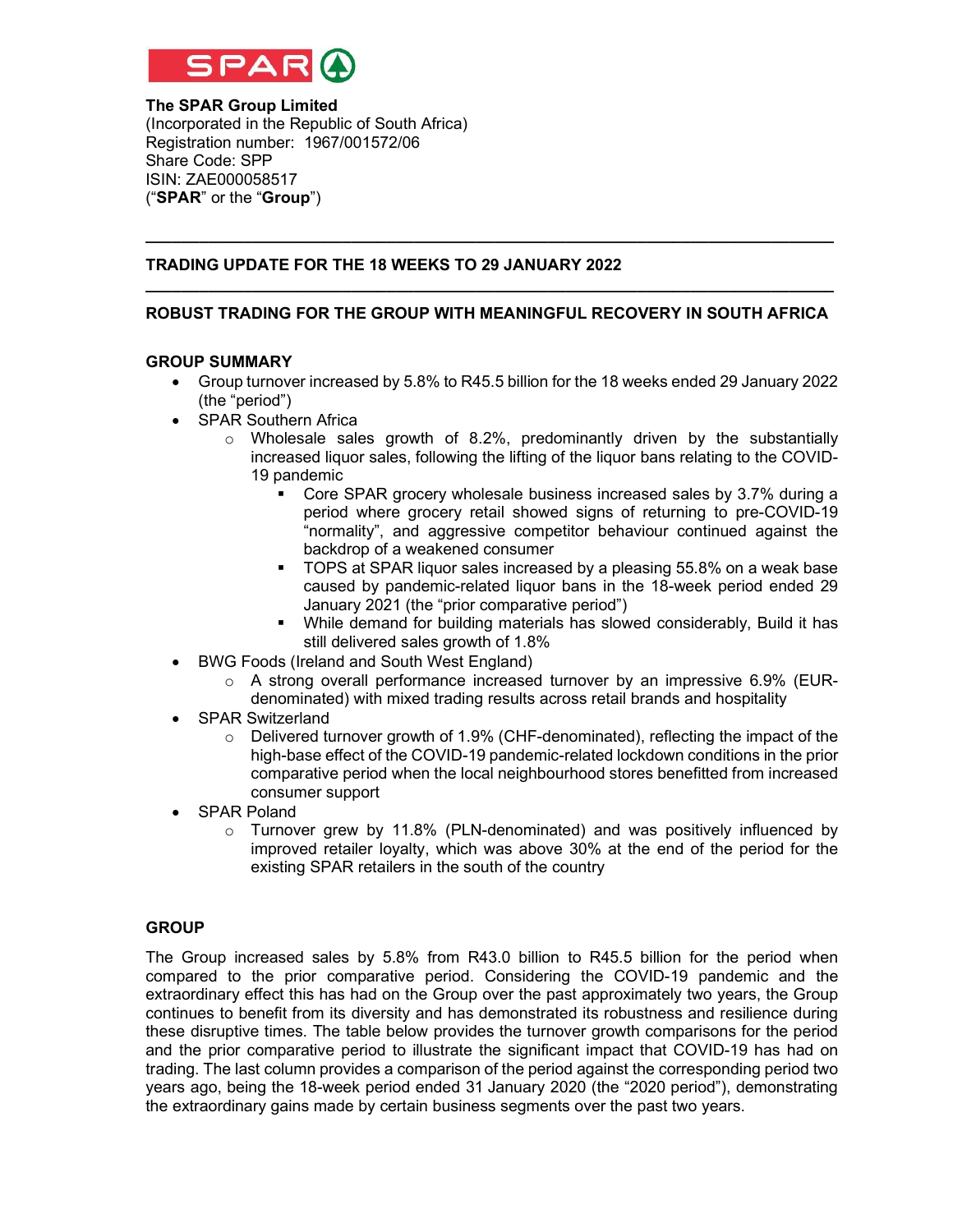### Trading performance in local currency

|                                    | 18 weeks            | 18 weeks            | 18 weeks            |
|------------------------------------|---------------------|---------------------|---------------------|
|                                    | <b>FY22 vs FY21</b> | <b>FY21 vs FY20</b> | <b>FY22 vs FY20</b> |
| SPAR SA - core grocery business    | 3.7%                | 2.8%                | 6.7%                |
| <b>TOPS/Liquor sales</b>           | 55.8%               | (17.9)%             | 27.9%               |
| <b>Build it</b>                    | 1.8%                | 25.6%               | 27.8%               |
| <b>Total Southern Africa (ZAR)</b> | 8.2%                | 3.4%                | 11.9%               |
| <b>BWG Foods (EUR)</b>             | 6.9%                | 4.3%                | 11.5%               |
| Switzerland (CHF)                  | 1.9%                | 13.8%               | 15.9%               |
| Poland (PLN)                       | 11.8%               | 38.1%               | 54.4%               |

# SPAR SOUTHERN AFRICA

Total sales in Southern Africa increased by 8.2%, primarily driven by the abnormally high growth in liquor sales. The core SPAR wholesale grocery business reported sales growth of 3.7% against internally measured price inflation of 4.4% with general food inflation increases across most categories. Trading conditions remained challenging due to constrained consumer spending, continued high levels of unemployment and aggressive competitor behaviour. Core business trading has also been impacted by the closure of stores due to the civil unrest in July 2021, some of which reopened at varying times during the period. At the end of the period, 28 SPAR format stores remained closed. It is expected that 20 stores should open over the next year, however the remaining eight stores will not reopen.

Following the lifting of the COVID-19 nationwide liquor trading bans in September 2021, the TOPS at SPAR liquor business has subsequently seen incredible levels of growth in liquor sales, with an increase of 55.8% reported for the period. No trading days were lost during the period, against the 58 days lost in the prior comparative period. Liquor trading for the period represents growth of 27.9% against the 2020 period.

In Southern Africa it is pleasing to report that the pilot phase of SPAR2U, SPAR's consumer facing e-commerce platform for groceries and liquor, launched during the period. This platform will be available in a group of stores in the northern suburbs of Johannesburg by the end of March 2022. Interest levels from SPAR retailers to utilise the new platform remain high and this will enhance the Group's ability to assist retailers in driving improved consumer service and engagement going forward.

The building sector has witnessed a definite slowdown due to the decline in the extraordinary levels of home improvements seen during the pandemic, as people worked and schooled from home. Despite the slowdown, Build it continued to deliver growth with turnover increasing by 1.8% for the period, and 27.8% when compared to the 2020 period. In Limpopo, as well as the Lowveld and KwaZulu-Natal regions, the month of January was particularly disruptive due to the heavy rainfall which impacted trading in these areas. The turnover performance also includes the negative effect of lost sales related to Build it stores that were closed for parts of the period due to the civil unrest. Eight Build it stores remained closed at the end of the period, however all are expected to reopen.

# BWG FOODS (IRELAND AND SOUTH WEST ENGLAND)

In EUR terms, the Irish business increased turnover by an impressive 6.9% for the period, and 1.9% in ZAR terms, demonstrating the impact of the strengthening of the Rand.

The business reported a strong initial performance but the reintroduction of restrictions in November 2021 to combat the new variant of COVID-19, once again caused an increase in inhome consumption, and negatively impacted the hospitality industry for roughly half the period. The retail brands delivered a mixed but overall strong performance. The EUROSPAR supermarket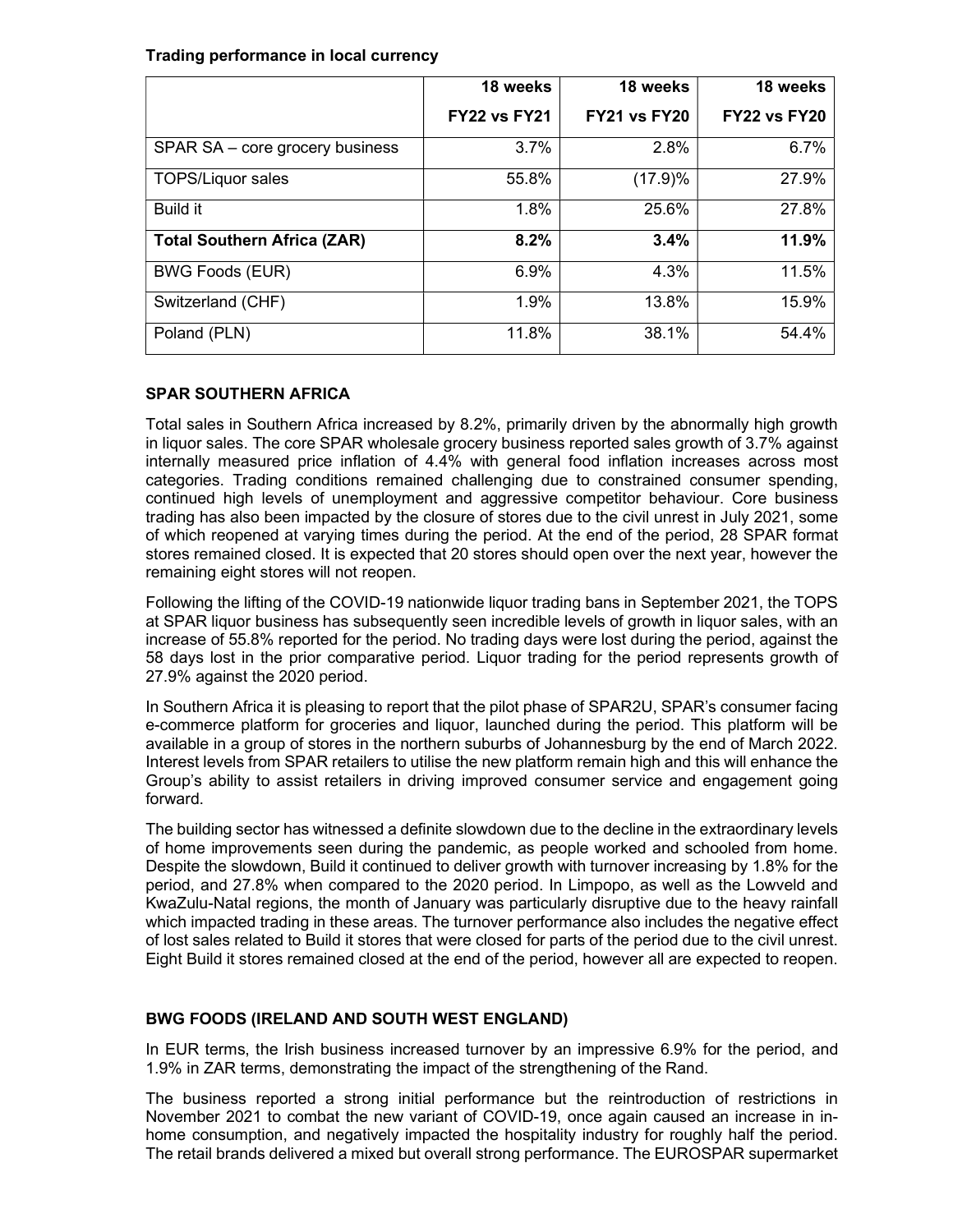format was negatively impacted in the early part of the period with consumers switching spend towards hospitality and out-of-home entertainment, which were closed for much of the prior comparative period.

The Appleby Westward group in South West England experienced similar consumer trends, with strong growth recorded by the wholesaler and their corporate retail division.

### SPAR SWITZERLAND

Turnover for the Swiss business increased by 1.9% in CHF terms (0.0% in ZAR terms) compared to the prior comparative period. Against the 2020 period, turnover increased by 15.9% in CHF terms, demonstrating the extraordinary gains made by this business over the past two years.

Switzerland had less severe COVID-19 restrictions during the festive trading period, which caused a slowdown in the extraordinary levels of support for local community stores experienced in the prior comparative period when increased levels of home consumption saw consumers shopping nearer to home. Conversely, the TopCC cash and carry business reflects the positive recovery of the hospitality sector as turnover for this segment grew by 5.6% in CHF terms.

Of the 60 Store Service AG stores, 40 have now been converted to SPAR stores and the conversion of the remaining 20 convenience stores located on AVIA fuel forecourts is underway. Trading for these stores continues to perform ahead of expectations.

### SPAR POLAND

Reflecting the increasing support from the SPAR retailers, turnover grew 11.8% in PLN terms and 4.8% in ZAR terms. SPAR retailer loyalty, which represents the percentage of goods purchased by retailers through the SPAR wholesale system, for the SPAR retailers in the south of the country, is above 30%, an increase of 3% since last reported.

This business is in the process of negotiating new contracts with a group of SPAR retailers. The new contracts require a minimum level of retailer loyalty that is necessary for the profitability of this business. Several retailers have already committed to the new terms and this process will be finalised by June 2022.

It is pleasing to report that following on from the early success of the petro-convenience collaboration with AVIA in Switzerland, the Polish business has entered a strategic partnership with AVIA. Four SPAR stores were opened on AVIA fuel forecourts during the period.

#### INTERIM RESULTS

The financial results for the six months ending 31 March 2022 will be published on SENS on or about Wednesday, 8 June 2022.

Shareholders are advised that the financial information contained in this announcement is the responsibility of the directors and has not been audited, reviewed or reported on by the Group's auditors.

By order of the Board

Pinetown

15 February 2022